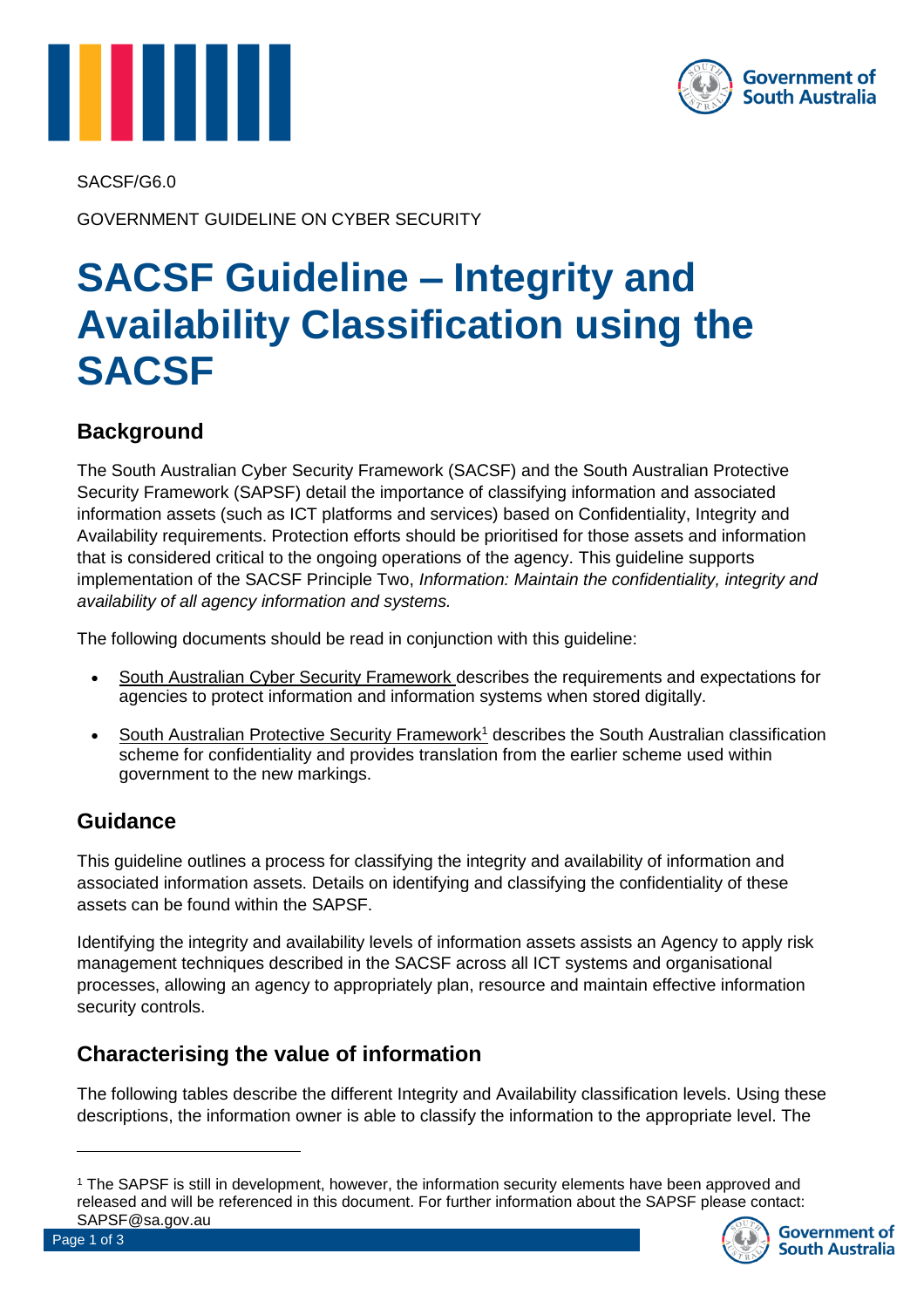process recognises that information for the public may require exceptionally high degrees of integrity (accuracy) and availability.

## **SOUTH AUSTRALIAN GOVERNMENT AVAILABILITY CLASSIFICATION SCHEME**

| <b>Classification</b> | <b>Description</b>                                                                                                                                                                    |
|-----------------------|---------------------------------------------------------------------------------------------------------------------------------------------------------------------------------------|
| A4                    | ABSOLUTE requirement, meaning that the business would be crippled by the<br>loss and recovery must be virtually instantaneous (no longer than a few minutes).                         |
| A <sub>3</sub>        | HIGH requirement, meaning that loss would cause major disruption to the<br>business and recovery must be achieved within a period measured in hours<br>(typically same business day). |
| A2                    | MODERATE requirement, implying the loss would have a significant impact and<br>recovery must be achieved within a period measured in days (typically three<br>business days or less). |
| A <sub>1</sub>        | LOW requirement, meaning that loss of the data would have only a minor impact<br>on the business for an extended period (i.e. "best-effort" recovery).                                |

### **SOUTH AUSTRALIAN GOVERNMENT INTEGRITY CLASSIFICATION SCHEME**

| <b>Classification</b> | <b>Description</b>                                                                                                                                            |
|-----------------------|---------------------------------------------------------------------------------------------------------------------------------------------------------------|
| 14                    | ABSOLUTE requirement, implying that no inaccuracies or omissions can be<br>tolerated                                                                          |
| 13                    | HIGH requirement, meaning that a loss of integrity would cause significant<br>embarrassment and disruption and might be difficult to detect.                  |
| 12                    | MODERATE requirement, meaning that the Agency would be somewhat affected<br>by a loss of integrity, but the situation could be easily detected and recovered. |
| $\mathbf{I}$          | LOW requirement, such that there would be minimal impact if the data was<br>inaccurate or incomplete                                                          |

### **Additional considerations**

Information owners should contact their Agency Information Technology Security Adviser (ITSA) for further advice and guidance on agency specific classification procedures and guidelines.